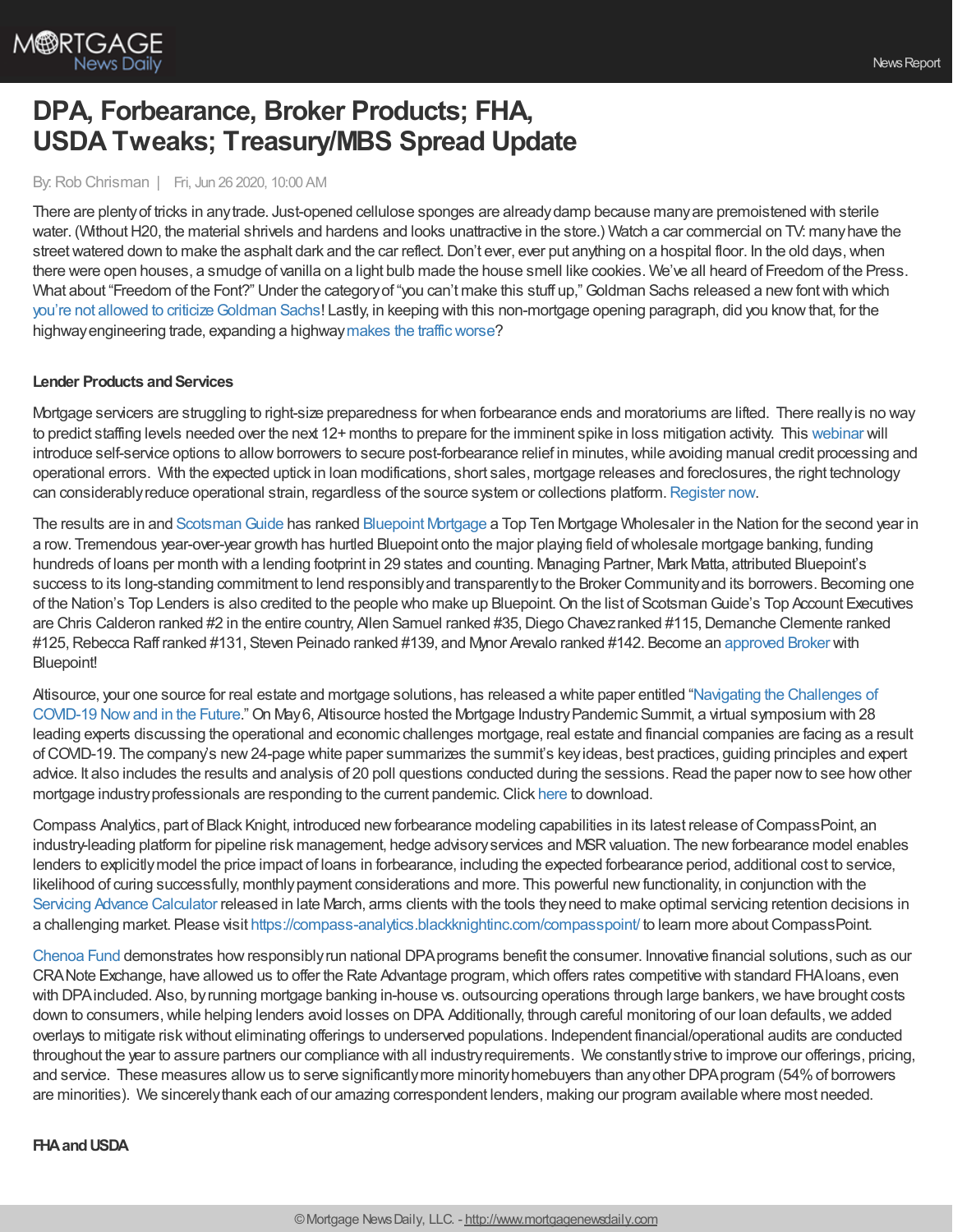

USDAreleased an [announcement](https://www.rd.usda.gov/sites/default/files/USDA_RD_SA_Announces_Extension_Foreclosure_Eviction_Relief.pdf) informing lenders of foreclosure and eviction moratorium for all USDASingle FamilyHousing Guaranteed Loans Program (SFHGLP) loans that has been extended through August 31, 2020, in connection with the Presidentially declared COVID-19 National Emergency.

FHA issued an Extension of Foreclosure and Eviction Moratorium in connection with the Presidentially Declared COVID-19 National [Emergency.](https://www.hud.gov/press) ML [2020-19](https://www.hud.gov/sites/dfiles/OCHCO/documents/2020-19hsngml.pdf) announces a second extension of the foreclosure and eviction moratorium through August 31, 2020. Read the Press Release.

USDAis in the process of building a newGuaranteed Underwriting System (GUS) user interface (UI) to support the newUniform Residential Loan Application (URLA) and Uniform Loan Application Dataset (ULAD) and to modernizeGUS. To prepare lenders for the March 1, 2021 mandate and gain insight to what is occurring, the SFH Guaranteed Loan Program URLA/ULAD implementation [timeline](https://rd.usda.gov/sites/default/files/RD-GRH-LenderRoadmap.pdf) and testing timeframes are available for review.

Hyperion Bank broadened service-centric offerings with major mortgage expansion with the launch of Hyperion Mortgage, LLC, a significant expansion of its existing mortgage program. Promising comprehensive lending options tailored personal service and local decision making; Hyperion Mortgage offers conventional, jumbo, FHA, VA, construction-to-permanent, home renovation, home equity (HELOC) loans, portfolio mortgages and more.

All WOE/WOIs must be completed by an HR representative, owner, digital vendor, or a supervisor as indicated by the payroll system and be completed within the below timeframe:

Caliber Home Loans posted an update to COVID-19 overlayregarding Wage Earner VVOEand VVOI for Conventional, FHA, VA, and USDA Purchase and Rate Term Refinance Transactions. VVOEmust be completed within 6 business days of the note date and VVOI must be completed within 15 calendar days of the note date.Cash out transactions: VVOE/VVOI must be completed within 3 business days of the note date.

Effective with newcommitments taken on and after 6/23/2020, for FHAStreamline Refinance transactions, AmeriHome Mortgage will require a verbal VOEor third-partyverification of income source will be required for both CreditQualifying and Non-CreditQualifying refinances.

Mountain West Financial® has added 2%, 3% and 5% down payment and closing cost assistance (DPA) options for Texas Department of Housing and Community Affairs (TDHCA) FHAloans. For complete details, refer to the Texas Department of Housing and Community Affairs Matrix and Overview.

## **Capital Markets**

With the 10-year yield content around .70 percent, and 30-year mortgage rates around 3.00 percent,what now? **Anydecline inrateswill** likely come from reduction in the primary/secondary spread, which measures the difference from where the lender can sell a home loan into the secondary market and where the lender will offer one to a borrower. Over the last five years, the spread has averaged roughly 1 percent, but is currentlywell above that, 1.72 percent this week. The spread is part of a measure of how much risk lenders believe there is within mortgages, and has recentlykept rates higher than theyotherwise would be, due to economic damage from the coronavirus and forbearance. As the economy improves, lenders will gradually tighten the primary/secondary spread back towards that 1 percent figure, which could reduce mortgage rates byup to three-quarters of a percent.**Granted, as the economyimproves,mortgage rateswill naturally rise.**

We live in a 24-hour news cycle, but it seems the headlines this week have all been the same: the coronavirus is continuing to spread, with a record 37k new domestic cases reported on Wednesday, and it is forcing businesses to rethink their plans to reopen. MBS prices and Treasuryyields were roughlyunchanged yesterday, maybe because of the lack of "new" news. The concerns weighed on risk tolerance, but did not fuel much of a risk-off response. As far as economic releases went, jobless claims showed an eye-watering 47 million people have signed up for benefits since mid-March. **The downwardtrendmaynot accelerate until after the benefit boost expires at the endof July**, but newworries abound as the reacceleration in coronavirus case counts and a rethink of reopening efforts maycause another wave of layoffs. With parts of the economypotentiallyneeding to shut down again to control the pandemic, it is looking increasinglylikelythat rather than a "V" or "U" shaped recovery, it may be a series of Ws. New orders for durable goods increased by 15.8 percent in May after dropping by 18.1 percent in April, with all major categories except commercial aircraft experiencing a bounce back. Let's not get ahead of ourselves: new order levels year to date are 13.6 percent lower than the same period a year ago on a not seasonally adjusted basis.

Maypersonal income and spending (-4.2 percent, +8.2 percent, respectively, both lower than expected) kicked off today's week-end calendar. Additionally, we have had Core PCE prices (+.5 percent). Later this morning brings final June Michigan sentiment. The NY Fed will **conduct two FedTrade MBS purchase operations totaling up to \$4.665 billion starting with up to \$1.768 billion GNII 2.5 percent and 3**